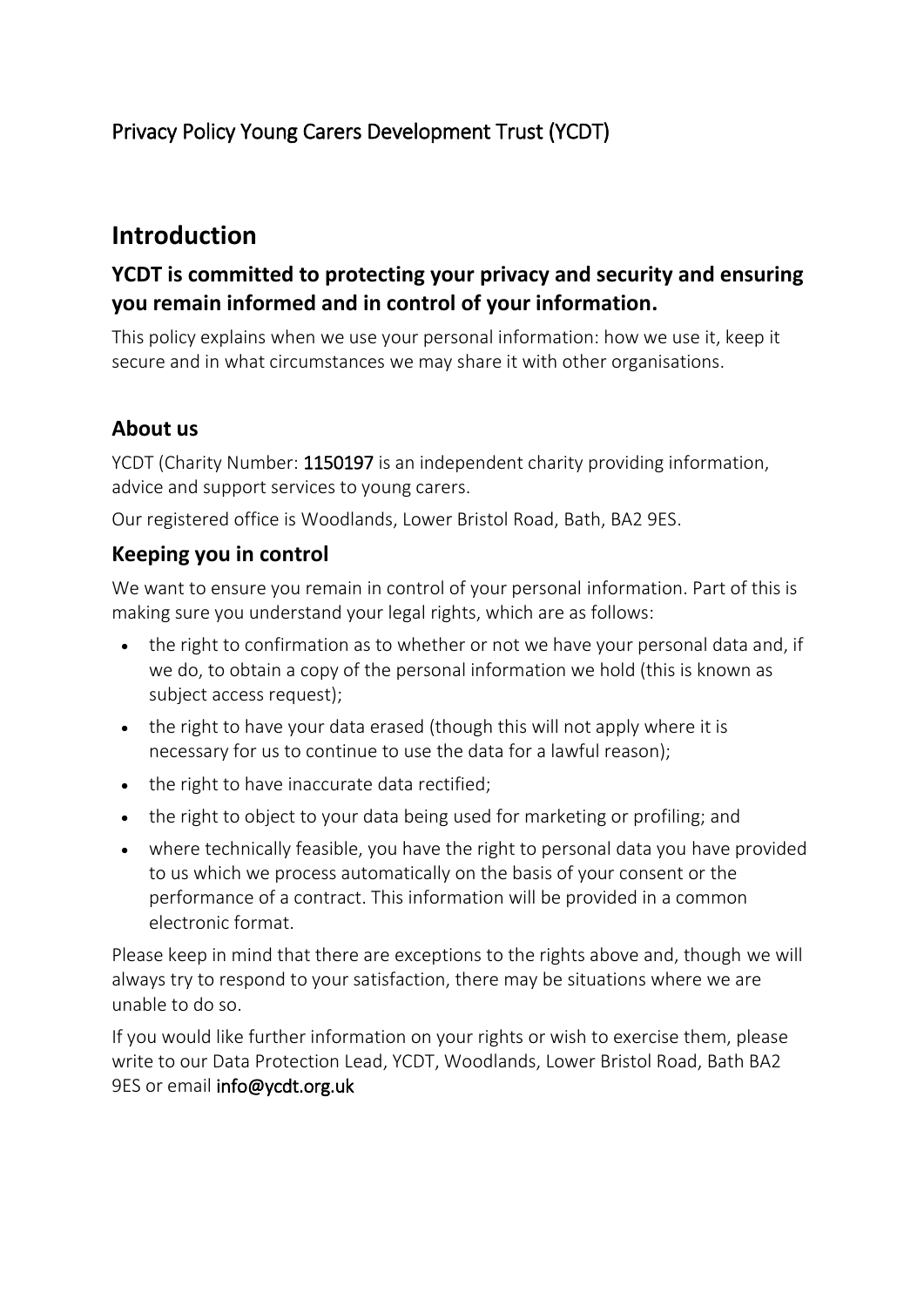### **When do we collect information about you?**

We collect information about you when you join YCDT or when you are referred to us by another organisation.

### **What information do we collect about you?**

The personal information we collect may include your name, address, age, contact details, educational expectation and details of your caring role.

For monitoring purposes, we will ask you for your religious beliefs and ethnic background. This information will only be held with your explicit consent. It will not restrict your access to a service if you choose not to provide this detail.

If you provide information about another person (the person you care for or an emergency contact) we will need to confirm that they are aware of this. We will ask you for their contact details so that we can write to them and inform them of the information we hold and their rights under data protection law.

If you volunteer with us, are a Trustee or Development Manager (DM) then we will collect extra information about you (for example: references, criminal records check, professional certificates, details of emergency contacts, medical conditions). This information will be retained for legal reasons, to protect us (including in the event of an insurance or legal claim) and for safeguarding purposes.

If you are a donor, we will collect financial information (direct debit / standing order details), and whether your donations are gift-aided.

We may collect information from social media where you have given us permission to do so, or if you post on one of our social media pages.

### **How will we use the information about you?**

We collect information about you and your caring role, in order to:

- carry out our obligations arising from any agreement entered into by you and us, for the provision of information, advice and support to you in relation to your education;
- seek your views or comments on the services we provide;
- notify you of changes to our services;
- send you communications which you have requested;
- inform our future service development to ensure that these are fully accessible.

We occasionally carry out analysis of data we hold about carers, donors, DM's Trustees and volunteers, to better understand the value of our work and identify patterns and trends. This helps inform how we work and make YCDT a stronger and more effective organisation and provide better services.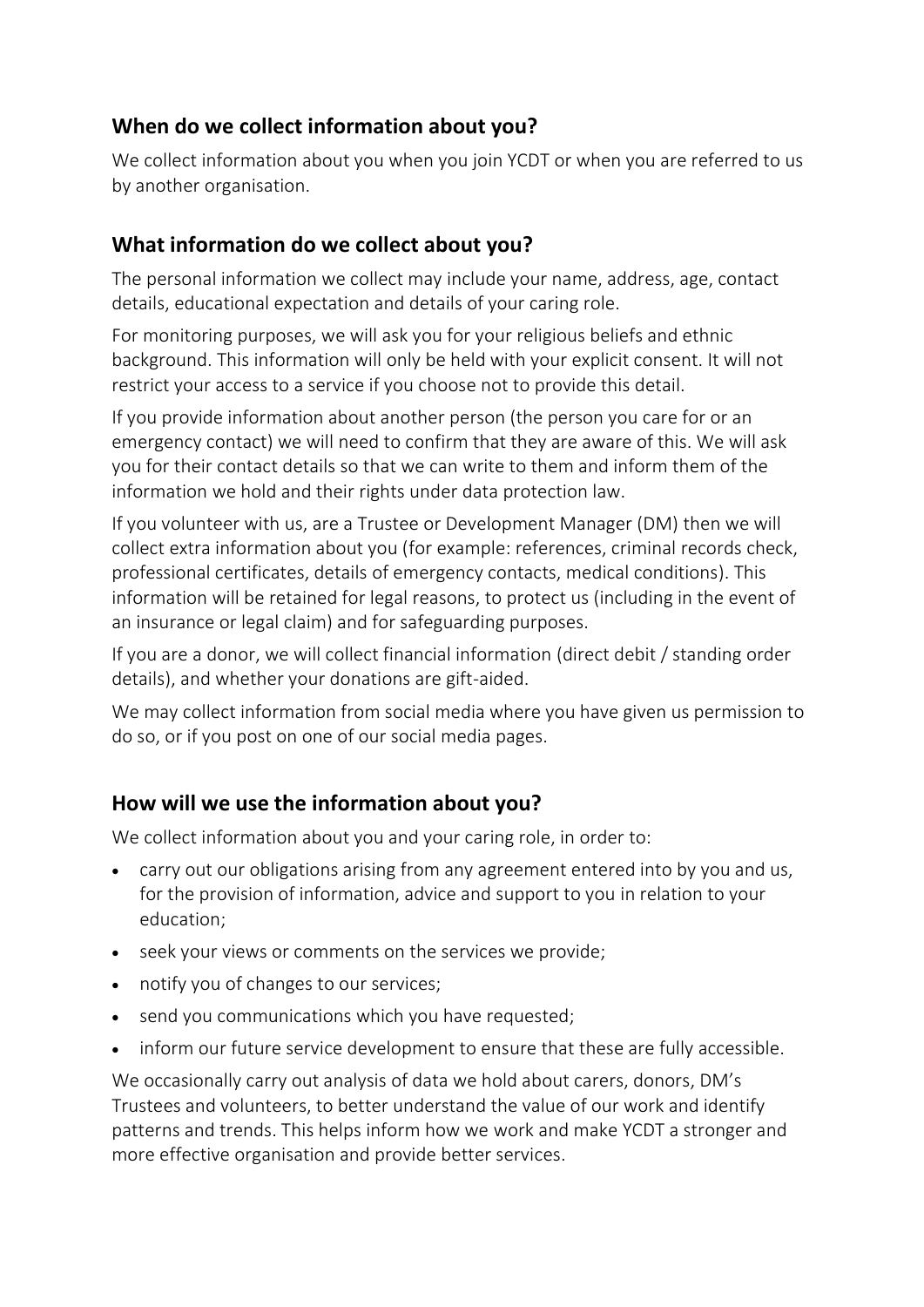## **How long will we hold your information?**

We will hold your personal information on our systems for as long as you are registered for our services.

We may aggregate and anonymise personal data so that it can no longer be linked to any particular person. This information can be used for a variety of purposes, such as reporting to funders and identifying trends to help inform our actions and improve our services.

## **How do we store your information?**

YCDT's operations are based in the UK and we store our data within the European Union. Some organisations which provide services to us may transfer personal data outside of the EEA, but we'll only allow them to do if your data is adequately protected.

For example, some of our systems use Microsoft products. As a US company, it may be that using their products result in personal data being transferred to or accessible from the US. However, we will allow this as we are certain personal data will still be adequately protected (as Microsoft is certified under the USA's Privacy Shield scheme).

If you use our services while you are outside the EU, your information may not be governed by legislation to the same standard and we are not able to guarantee the security of your information.

## **How do we protect your information?**

We employ a variety of physical and technical measures to keep your data safe and to prevent unauthorised access to, or use or disclosure of your personal information.

Electronic data and databases are stored on secure computer systems and we control who has access to information (using both physical and electronic means).

Our employees, trustees, DMs and volunteers receive data protection training and we have a set of detailed data protection procedures which personnel are required to follow when handling personal data.

#### *Security*

All electronic forms that request data will use the Secure Sockets Layer (SSL) protocol to encrypt the data between your browser and our servers.

Of course, we cannot guarantee the security of your home computer or the internet, and any online communications (e.g. information provided by email or our website) are at the user's own risk.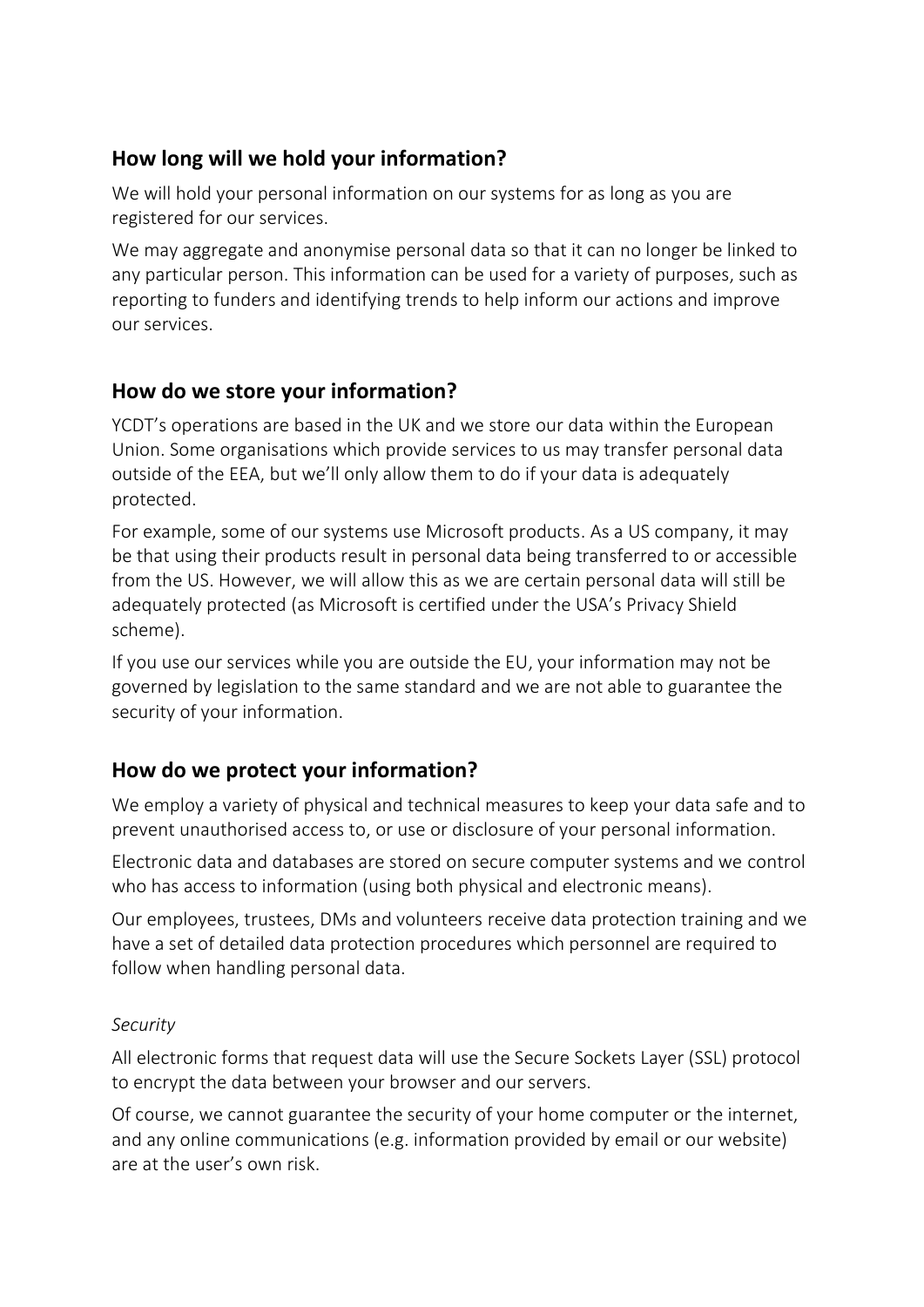## **When will we share information about you?**

We will never sell your personal data, and will only ever share it with organisations we work with where necessary and if its privacy and security are guaranteed.

If you request that we refer you to a third party organisation we will only undertake this with your permission.

We may share personal data with subcontractors or suppliers who provide us with services. However, these activities will be carried out under a contract which imposes strict requirements on our supplier to keep your information confidential and secure.

Occasionally, where we partner with other organisations, we may also share information with them (for example, if you register to attend an event being jointly organised by us and another charity). We'll only share information when necessary and we'll make sure to notify you first.

## **Disclosure**

YCDT has a legal duty to disclose some information including:

- Safeguarding concerns will be reported to Children's Services / Adult Social Care.
- Drug trafficking, money laundering, acts of terrorism or treason will be disclosed to the police.
- In addition, colleagues believing an illegal act has taken place will be reported to the appropriate authorities.

## **Marketing**

YCDT does not undertake unsolicited marketing and will not sell, rent or otherwise share your information to third parties for marketing purposes.

### *Fundraising*

As a charity, we rely on donations and support from others to continue our work. From time to time, we will contact carers, volunteers, members and supporters with fundraising material and communications. This might be about an appeal or to suggest ways you can raise funds (e.g. a sponsored event or activity. As with other marketing communications, we will only contact you specifically about fundraising if you've 'opted in' to receiving marketing from us (and you can, of course, unsubscribe at any time).

If you decide to donate to us, then we will keep records of when and how much you give to a particular cause.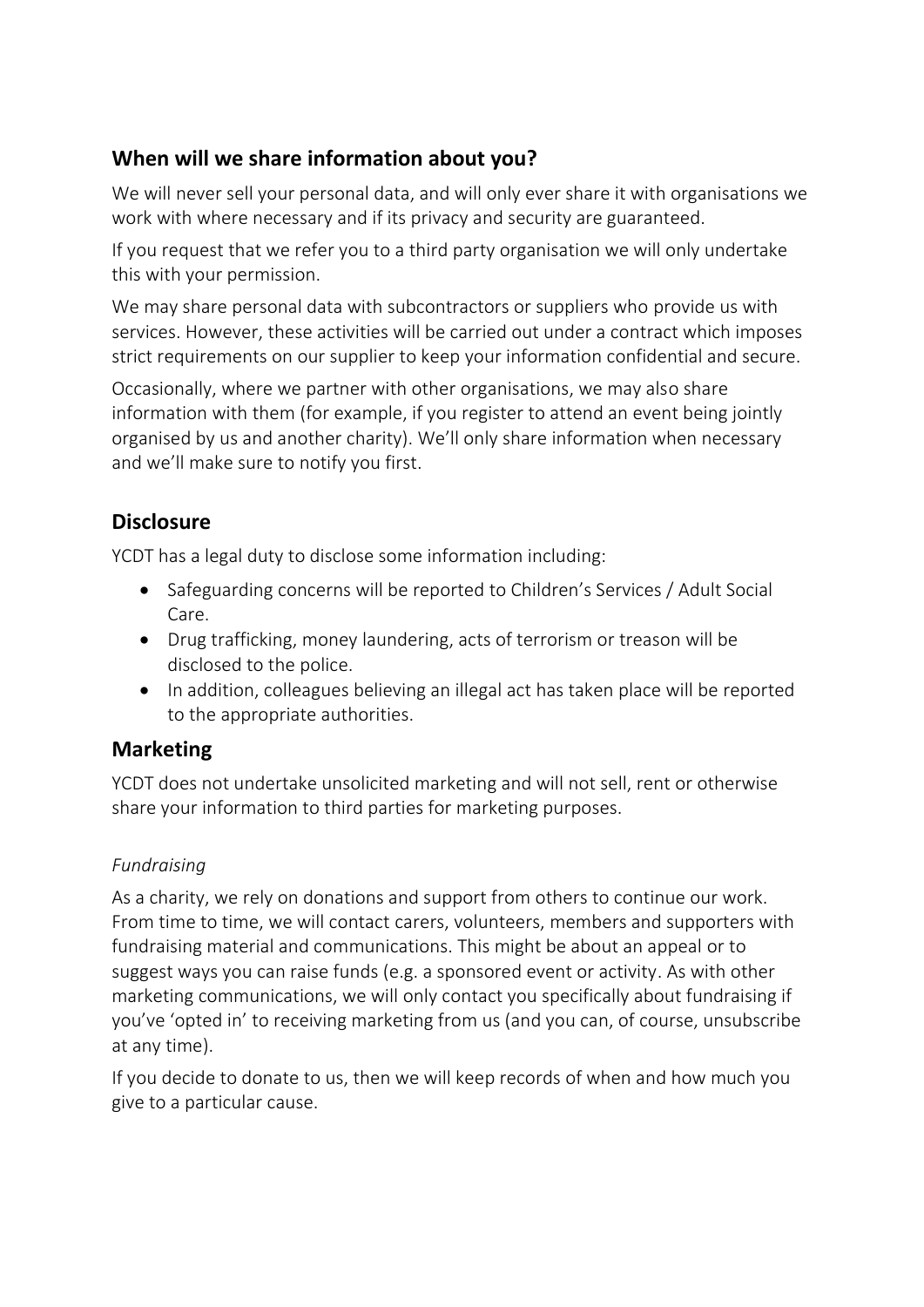## **Profiling**

YCDT does not analyse your personal information for profiling purposes.

### **Young carers**

#### *Information for parents*

Parental permission: If your child is under 18 then we'll need permission from you as their parent or guardian for them.

We take great care to protect and respect the rights of individuals in relation to their personal data, especially in the case of children. If your child is under 18, we'll only use his or her personal data with your consent.

If a child turns 18 and wishes to continue access our services as an adult, some of the personal data we hold about that individual will be carried over to their adult record.

## **Website**

#### *Cookies*

Our website uses local storage (such as cookies) to provide you with the best possible experience and to allow you to make use of certain functionality

For further information visit [www.aboutcookies.org](http://www.aboutcookies.org/) or [www.allaboutcookies.org](http://www.allaboutcookies.org/)

You can set your browser not to accept cookies and the above websites tell you how to remove cookies from your browser. However, in a few cases some of our website features may not function as expected.

#### *Links to other sites*

Our website may contain hyperlinks to other websites. We are not responsible for the content or functionality of any of those external websites (but please let us know if a link is not working by using the 'Contact us' link at the top of the page).

If an external website requests personal information from you (e.g. in connection with an order for goods or services), the information you provide will not be covered by our Privacy Policy. We suggest you read the privacy policy of any website before providing any personal information.

When purchasing goods or services from any of the businesses that our site links to, you will be entering into a contract with them (agreeing to their terms and conditions) and not with YCDT.

## **Questions?**